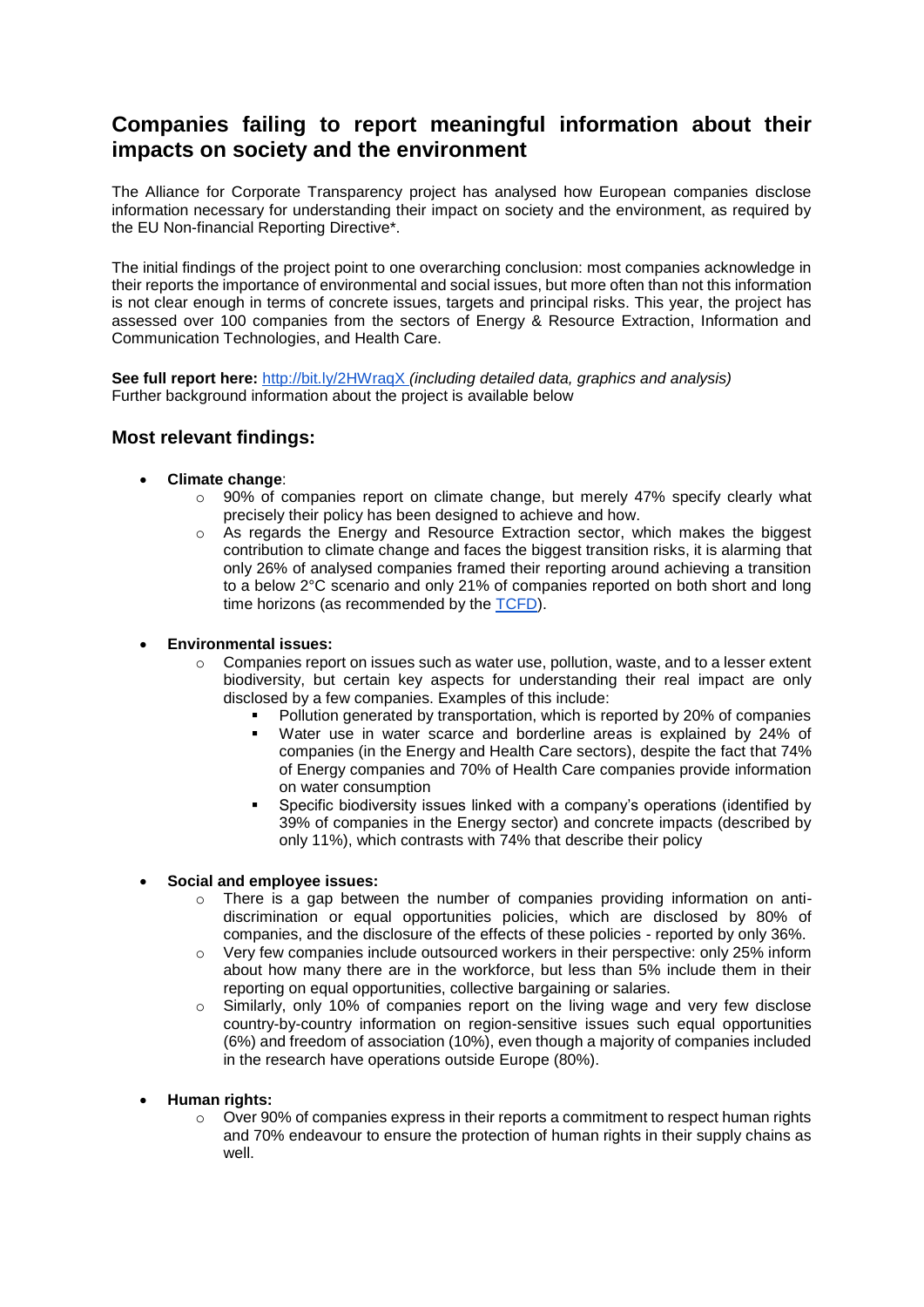- o However, only 36% describe their human rights due diligence system, 26% provide a clear statement of salient issues and 10% describe examples or indicators of effective management of those issues.
- $\circ$  Companies commonly report information about human rights audits (58%), but the disclosure of results of these audits is far less common (25%) as is disclosure of the actions consequently taken (16%). Similarly, only 8% of companies discuss the limitations of the audits, despite the fact that these limitations are universally recognised, as demonstrated by [Rana Plaza collapse in 2013](https://www.bbc.com/news/world-asia-22476774) and countless other accidents in audited factories.
- **Anti-corruption:** 
	- $\circ$  As shown across the research, there is a considerable focus on the disclosure of commitments and a lack of details on their implementation.
	- $\circ$  While there is a high level of reporting on commitment against bribery (91%), whistleblowing channels (76%), training programmes (75%) and rules on gifts and hospitality (73%), relatively fewer companies actually explain the main elements of their anti-corruption programme (63%). Likewise, the applicability of companies' rules to third parties is explained by 60% with respect to business partners, and 43% for agents, advisors and intermediaries.
	- o Lastly, only 10% of companies disclose their lobby expenditures and the public positions that they lobby for. This is especially worrisome in the context of investorcompany relationships and the urgent need for a policy reaction to systemic risks such as climate change.

# **Conclusions and recommendations:**

Ensuring high quality disclosure on sustainability has a vital role in efforts to reorient capital flows towards sustainable investments and manage risks stemming from climate change, environmental degradation and social issues. These are the objectives of the EU Action Plan on Sustainable Finance.

Companies' disclosure is also a key element in ensuring corporate accountability for identifying and addressing risks of adverse human rights impacts in line with the [UN Guiding Principles on Business](http://www.ohchr.org/Documents/Publications/GuidingPrinciplesBusinessHR_EN.pdf)  [and Human Rights.](http://www.ohchr.org/Documents/Publications/GuidingPrinciplesBusinessHR_EN.pdf) In addition, mismanaged human rights and environmental risks may result in significant short-term as well as long-term economic impacts on companies in the form of accidents, litigation, supply chain disruptions, damaged reputations and failed or delayed investments.

However, as the research demonstrates, the current status of corporate sustainability reporting does not allow investors and other stakeholders to understand companies' impacts and risks, and their strategies to address them.

The results of the research suggest that the legislation should at a minimum clarify requirements for the disclosure of

- long-term transition plans to a zero-carbon economy by companies in sectors with biggest impacts and risks
- biodiversity risks and impacts
- the company's determination of salient human rights issues and their management

# **Background:**

The Alliance for Corporate Transparency is a three-year research project bringing together leading civil society organisations and experts with the aim of analysing the corporate disclosure on sustainability issues by the 1000 largest companies operating in the EU.

The objective of this initiative is to serve as guidance to companies and regulators, provide data to substantiate the discussion on the standardisation of sustainability disclosure and put forward evidencebased recommendations for legislative changes.